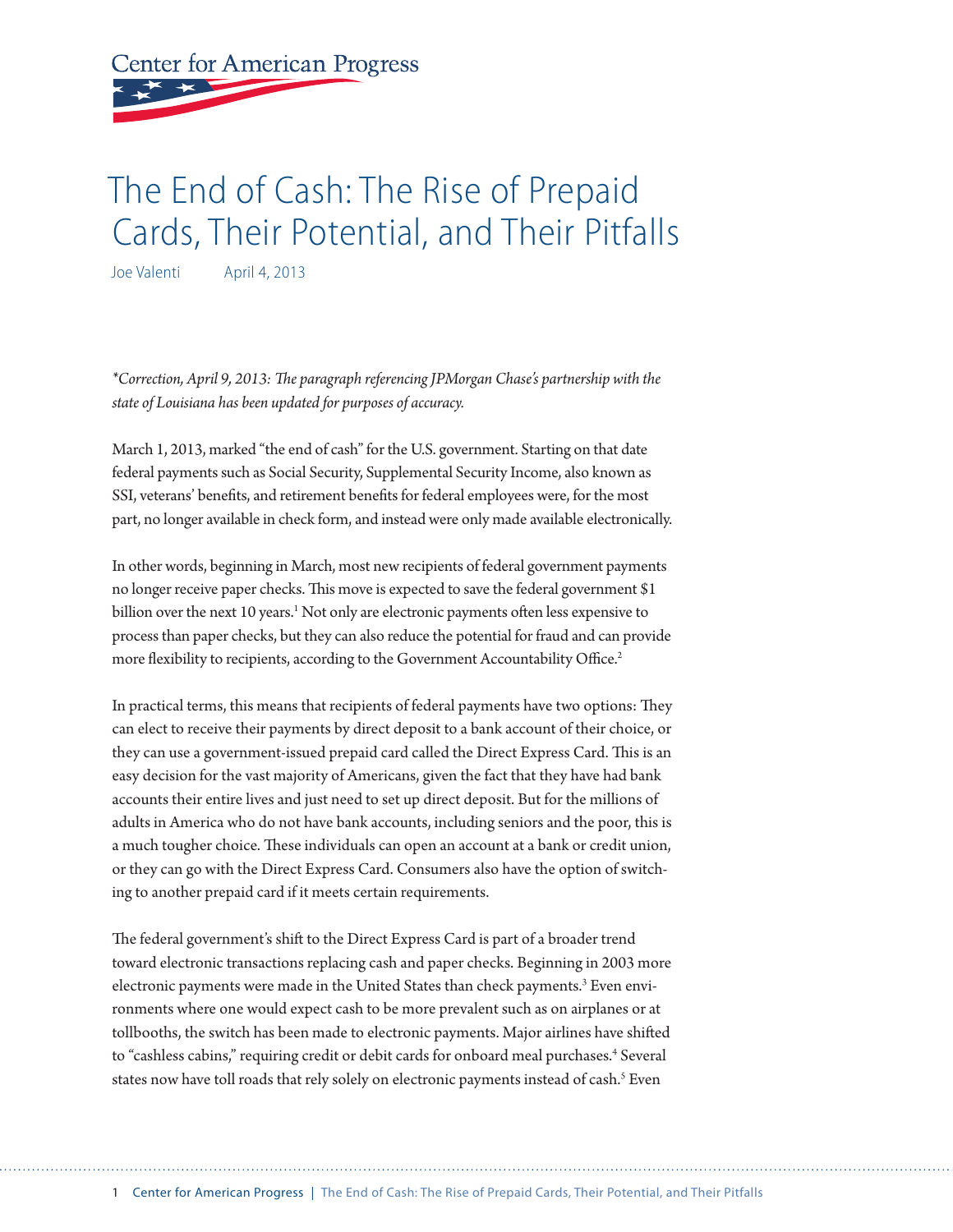the U.S. Treasury itself began moving away from cash several decades ago, when the iconic Cash Room—a two-story marble hall in the Treasury building where government checks could be cashed—closed in 1976.<sup>6</sup>

The Federal Deposit Insurance Corporation, or FDIC, estimates that there are approximately 17 million adults in America who do not have a checking or savings account. They are known collectively as the "unbanked" population, which makes up about 8 percent of all American households.<sup>7</sup> An additional one in five households in the United States are "underbanked," meaning that they have bank accounts but also use nonbank financial services such as check cashers and pawn shops.

Many populations most affected by the shift to electronic payments have much higher rates of being unbanked, according to the FDIC. Nearly 1 million households ages 65 or over are unbanked, and another nearly 3 million are underbanked.<sup>8</sup> About 8 million American households earning less than \$30,000 a year have no bank account, and another nearly 10 million are underbanked. Thirty percent of households earning less than \$15,000 a year are unbanked, as are 22 percent of all unemployed people.<sup>9</sup> Nearly 45 percent of unbanked households previously had a bank account, while others have never used banks or credit unions in their lifetimes.

Without bank accounts, the unbanked have traditionally relied on cash-based financial services such as check cashers, money orders, and in-person bill payment to handle their transaction needs. But the federal Direct Express Card is part of a new wave of prepaid cards that can bring millions of unbanked Americans into the financial system while providing tremendous benefits, including the ability to make purchases without carrying cash; saving money and time by avoiding check cashers and money orders; paying bills electronically; getting cash from automatic teller machines, or ATMs, and merchants; and living financial lives much akin to their counterparts who have bank accounts and debit and credit cards.

For an increasing number of Americans, prepaid cards are already a familiar product. Currently, 41 states and the District of Columbia use prepaid cards to distribute unemployment benefits.10 Several states also use prepaid cards for tax refunds, although for the time being federal tax refunds are still distributed by check. Moreover, in recent years both traditional brick-and-mortar banks and alternative prepaid card providers such as GreenDot and NetSpend have sold millions of prepaid cards to consumers. About 3 million people without traditional bank accounts now manage their money with prepaid cards. And according to the FDIC, fully 27 percent of households that once held bank accounts but don't anymore used a prepaid card in 2011—and that number is steadily growing.<sup>11</sup> What's more, competition and innovation in the prepaid-card market has meant new features and decreasing fees, making the product even more attractive to consumers.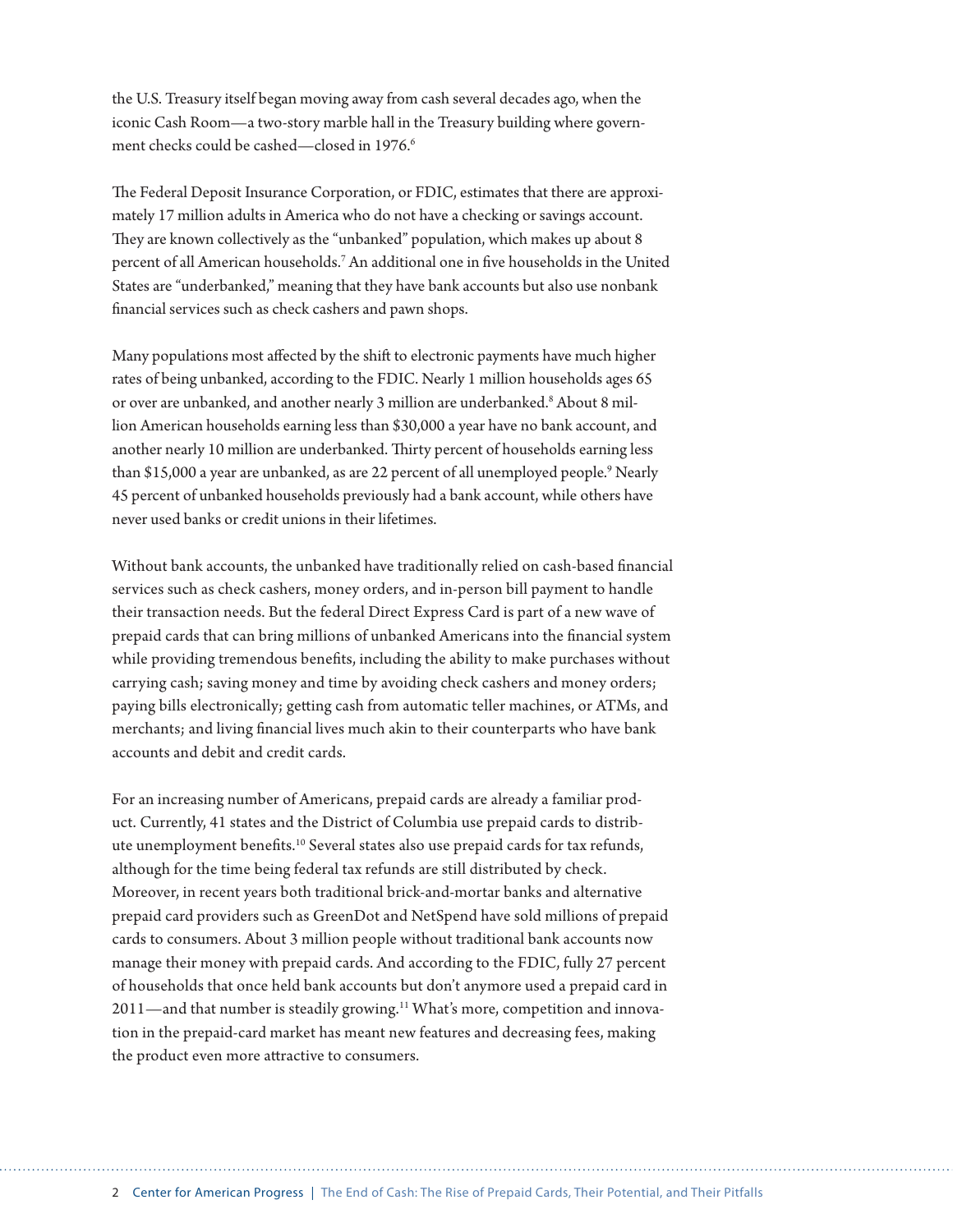That is not to say, however, that prepaid cards are free of pitfalls, including some that carry high fees. Most notoriously, in 2010 the fee-laden "Kardashian Kard"—which had an upfront fee of at least \$59.95, a minimum fee of \$1.50 for every ATM withdrawal, and a fee of \$1.50 for live customer service—was quickly pulled from the market after the celebrities themselves, the Kardashian sisters, withdrew their support.12 Products on the market today have improved, but it is still possible for the users of these types of cards to be nickel-and-dimed on fees.

Federal regulators such as the Consumer Financial Protection Bureau and the FDIC have a role to play in ensuring that an expanding prepaid sector for both government and private cards ultimately serves consumers' needs. These agencies should take actions to ensure that prepaid cards are safe, affordable, and transparent, and that consumers know how to use them wisely. They should also propose and enforce minimal standards for state-government-issued cards that are similar to the federal government's Direct Express Card. And as prepaid cards increasingly resemble bank accounts, regulators should look to treat them the same way.<sup>13</sup>

This issue brief examines the growing role of prepaid cards in the economy, the various types of prepaid cards on the market, and the potential benefits and drawbacks of a growing prepaid sector.

## The potential for prepaid cards among the unbanked population

Since 2009 the FDIC has asked Americans nationwide about their banking habits as part of the U.S. Census Bureau's Current Population Survey. Under a 2005 law, the FDIC is required to conduct ongoing surveys about unbanked consumers and banks' efforts to reach them. The latest National Survey of Unbanked and Underbanked Households estimated that the number of unbanked consumers increased from 7.6 percent in 2009 to 8.2 percent in 2011.<sup>14</sup>

#### Unbanked consumers need better financial options

According to the FDIC survey, unbanked consumers give several main reasons for not having bank accounts. About one-third of unbanked households—whether or not they have previously had an account—claim that they do not currently have a bank account because they do not have enough money. This is the most common reason given. The second-most common reason given—by 26 percent of households who have never had a bank account and 16 percent of the formerly banked—is that the consumer does not need or want an account. Other reasons given include that the consumer doesn't like dealing with banks or doesn't trust banks and that fees or minimum-balance requirements are too high. And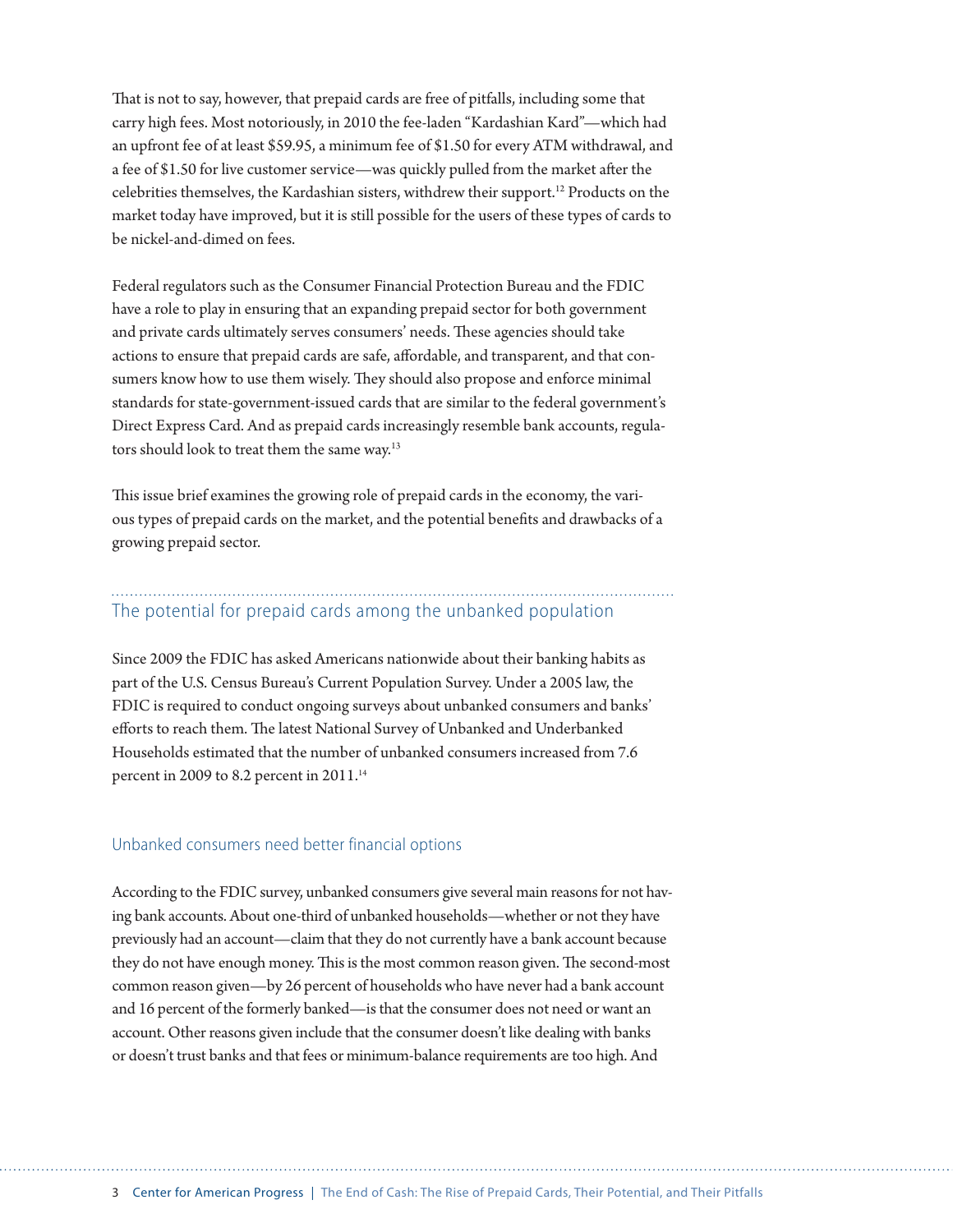about 15 percent of formerly banked households report that they either previously held a bank account that was subsequently closed by the bank or that they are unable to open an account due to identification, credit, or banking-history barriers.

Being unbanked has often meant that these consumers rely on cash-based financial products such as check cashers and money orders, which can have several consequences. One such consequence is that these products may cost more than having a bank account. Check-cashing fees may range from 1 percent to 5 percent of one's paycheck or government-benefit check. Between 1987 and 2006 the cost of cashing a paper payroll check more than doubled, and the cost of cashing a Social Security check increased by 53 percent.15 Money orders, which can be used for payments in place of checks, cost \$1.20 each for amounts up to \$500 through the U.S. Postal Service; other money-order vendors may charge similar rates.16 Consider a low-income worker who is paid \$700 every two weeks and needs to buy two money orders each month: With a 2 percent check-cashing fee, he or she would pay more than \$30 per month just for financial services.

Beyond cost factors, being unbanked or underbanked may also leave families more vulnerable to loss. Consumers who rely primarily or exclusively on cash face the risk of theft. An analysis of payday lenders in the city of Seattle found that the presence of these alternative financial-services companies, which are often used by underbanked consumers, was associated with increased violent-crime rates, possibly because payday-loan recipients carry large amounts of cash on them.17 Moreover, without access to secure methods of saving money such as a savings account, unbanked consumers may have more difficulty coping with emergencies. Roughly half of all Americans at all income levels would "probably not" or "certainly not" be able to come up with \$2,000 in 30 days to deal with an emergency, according to a recent nationwide survey by the market research firm TNS Global. This lack of financial security was a reality for about threequarters of those earning less than \$20,000 per year in 2009.18

#### Prepaid cards can create a stronger financial relationship

In the early 2000s financial-services giants Visa and American Express launched some of the first prepaid cards—then called "stored-value cards"—to enable parents to set aside funds on a prepaid card for their teenage children to spend.<sup>19</sup> These cards were more flexible and convenient than handling cash, and they enabled parents to track their children's spending.

Since then prepaid-card use has grown rapidly, with the Federal Reserve reporting 1.3 billion general-purpose prepaid-card transactions in 2009. This is up significantly from the 300 million transactions that were made in 2006.<sup>20</sup> Prepaid cards represent a more formalized financial relationship for unbanked consumers. Prepaid-card users have access to many of the same features as their counterparts with checking accounts, including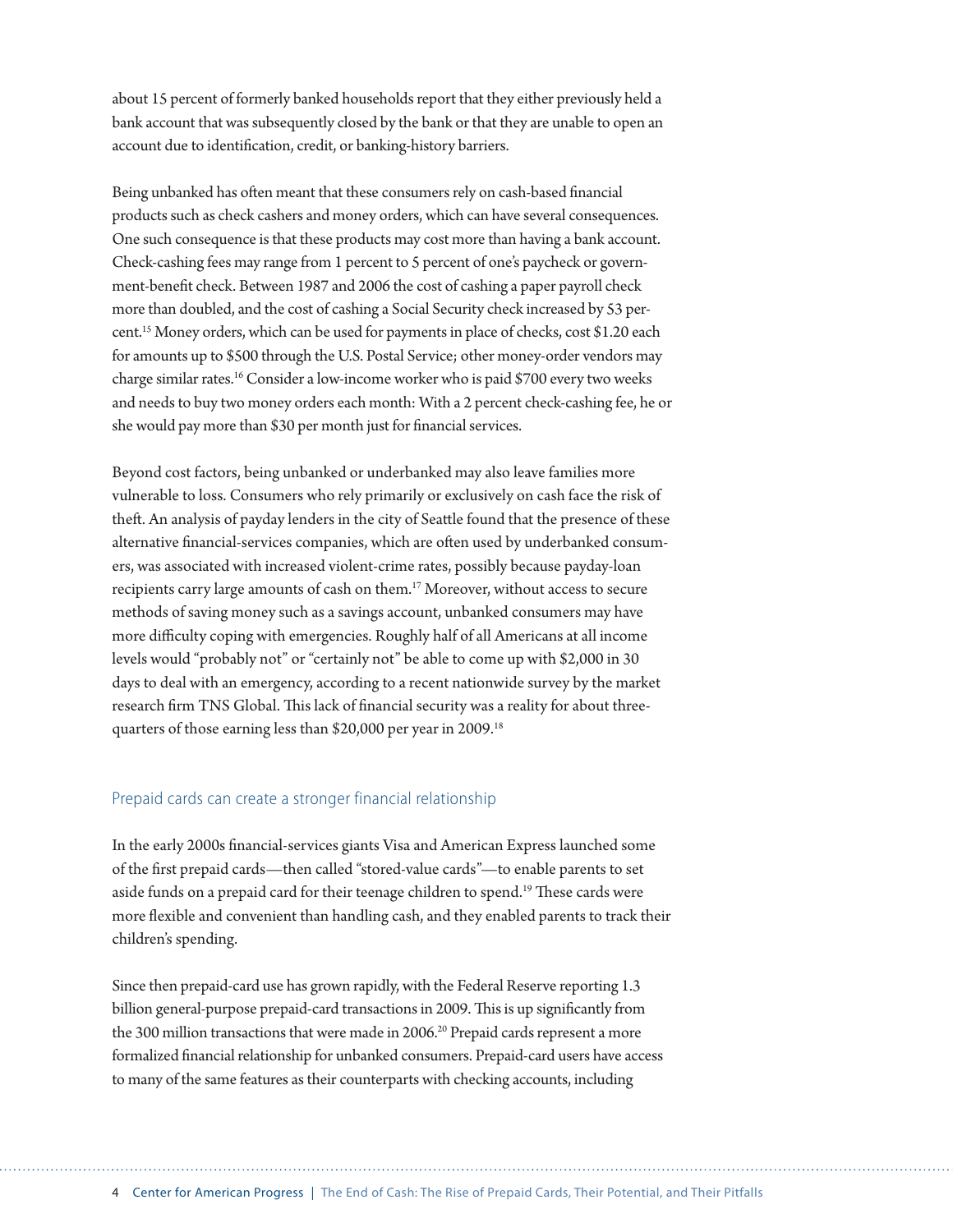withdrawing cash from ATMs, paying bills online by debit card, making electronic transfers between accounts, receiving direct deposits, and even depositing paper checks using a mobile phone. And prepaid cards have the potential to save consumers both time and money by avoiding the need to go to multiple retail outlets for their financial transactions.

The usage of prepaid cards has grown significantly among the unbanked. In 2009 only 12 percent of unbanked consumers used prepaid cards; by 2011 18 percent did.<sup>21</sup> And among the previously banked—those who once had a traditional bank account but no longer do—usage increased from 19 percent in 2009 to 27 percent in 2011.<sup>22</sup> This suggests that prepaid debit cards are being used as substitutes for traditional bank accounts. And contrary to the FDIC's estimates of an increasing unbanked population, if prepaid usage is considered equivalent to having a bank account, the percentage of unbanked Americans remains constant at about 6.7 percent of all households.<sup>23</sup> As the Center for American Progress noted in the fall of 2012, the FDIC should consider changing its definition of a bank account to include prepaid cards.<sup>24</sup>

Clearly, prepaid cards can be a substitute for financial services such as check cashing and money orders that could be more expensive and less appealing. And the trend seems to indicate that prepaid cards and bank accounts are converging. The FDIC has even tested a model bank account for unbanked consumers known as a Safe Account that relies on a card-based structure<sup>25</sup>

#### A wide variety of prepaid cards exist

Consumers may carry several types of prepaid cards, each of which has slightly different regulations. The following are some of the more common types of prepaid cards:

#### *Government-issued prepaid cards*

Government-issued prepaid cards have been available for more than a decade both to access in-kind benefits such as the Supplemental Nutrition Assistance Program, or SNAP, and to replace cash. Forty-one states and the District of Columbia currently use these cards to distribute unemployment benefits.<sup>26</sup> In 2012, six states used prepaid cards to distribute tax refunds.<sup>27</sup> Cards receiving federal benefit payments have stricter regulations that make them more comparable to bank accounts. These regulations include mandating FDIC insurance to safeguard funds on the account, requiring either paper statements to show card activity or access to a 60-day written account history by request, as well as expanded consumer protections for lost or stolen cards.28

#### *Prepaid payroll cards*

A growing number of employers issue prepaid cards—known as payroll cards—to workers who choose not to enroll in direct-deposit programs. One such employer is WalMart, which in 2009 began issuing payroll cards to its employees.<sup>29</sup> Similar to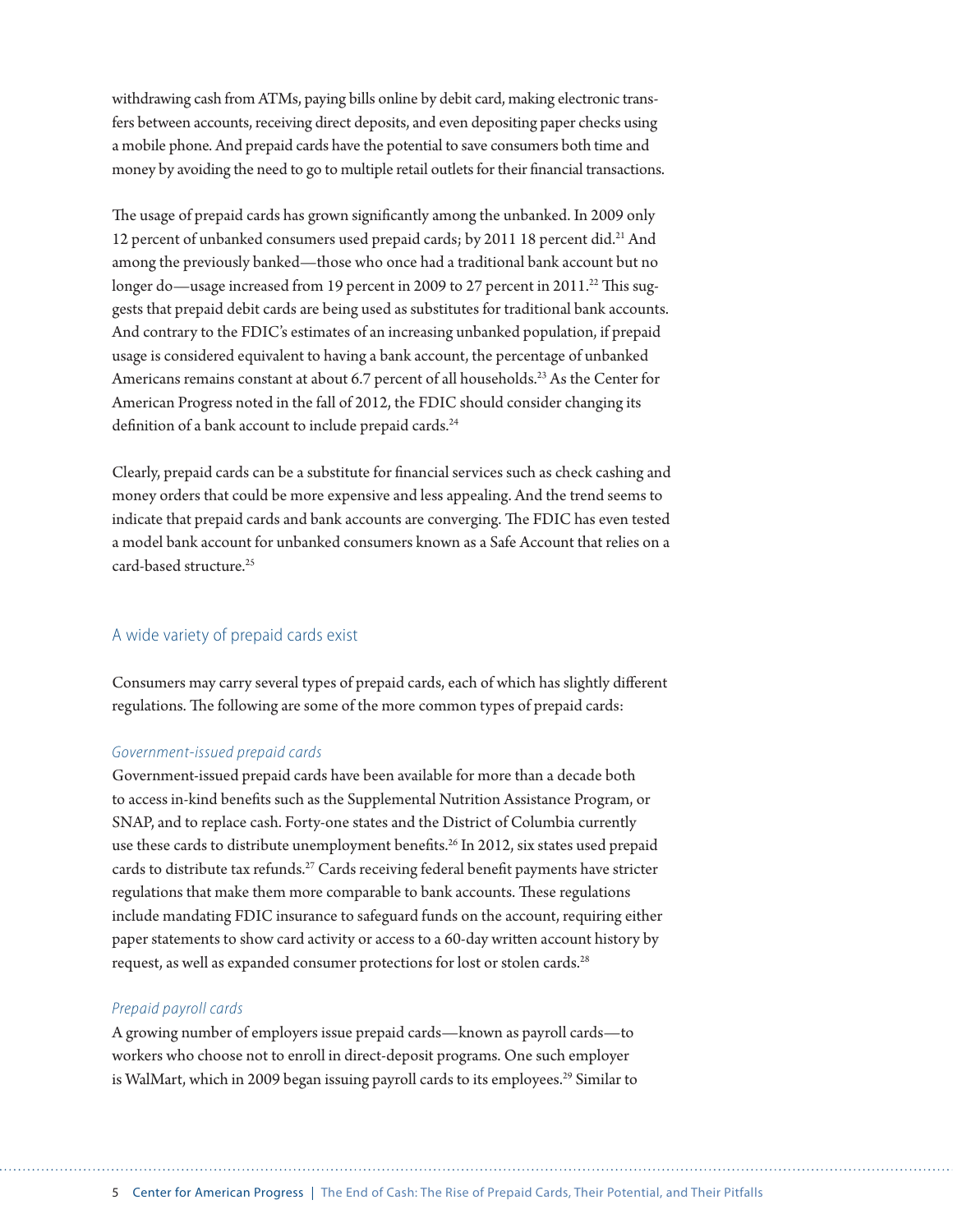government prepaid cards, payroll cards have regulations that are more comparable to bank accounts. The City of San Francisco has promoted model payroll cards to employers throughout the city through its CurrenC SF initiative, which encourages direct deposit but also sets minimum standards for participating cards. These features include no overdraft fees, no monthly or annual fees, and at least one free bank withdrawal and one in-network ATM withdrawal per pay period, as well as one free phone call to a live customer-service agent each month.30

#### *General-purpose reloadable prepaid cards*

These cards are issued both by traditional brick-and-mortar banks and by other prepaidcard distributors such as GreenDot and NetSpend. These types of cards have been marketed as a way to properly manage spending and, in some cases, as a bank account substitute. Many, but not all, of these cards have FDIC pass-through insurance. In other words, even if the card provider is not an insured bank, the consumer's card balance is insured through another bank that holds all deposits. Cards that can also receive government payments through direct deposit must be FDIC-insured and meet similar requirements as government and payroll cards, but they do not have restrictions on fees.<sup>31</sup>

#### *Gift cards*

While prepaid cards are closely related to gift cards, most gift cards have more stringent consumer protections. They are not discussed in this brief. Cards that can only be used in one store or a set of related stores are considered gift cards, not general-purpose reloadable cards. Gift cards are subject to provisions in the Credit Card Accountability, Responsibility, and Disclosure Act of 2009, including a ban on any fees within the first year, limitations on service fees after the first year, and restrictions on when funds can expire.<sup>32</sup> Instead, some merchants now charge an upfront activation fee for their gift cards—an arrangement that is not always attractive to consumers.<sup>33</sup> General-purpose reloadable cards must be marketed separately from gift cards, but they sometimes coexist on store shelves, making it more difficult to distinguish one card from another.

#### The state of prepaid cards today

Despite their advantages for unbanked consumers relative to carrying cash, prepaid cards still have potential drawbacks when compared to bank accounts, as shown through the examination of products on the market in early 2013.

#### Not all prepaid cards facilitate access to cash

Free access to deposits on prepaid cards can be surprisingly difficult. State-distributed cards often rely on a single provider and its own branch and ATM networks. The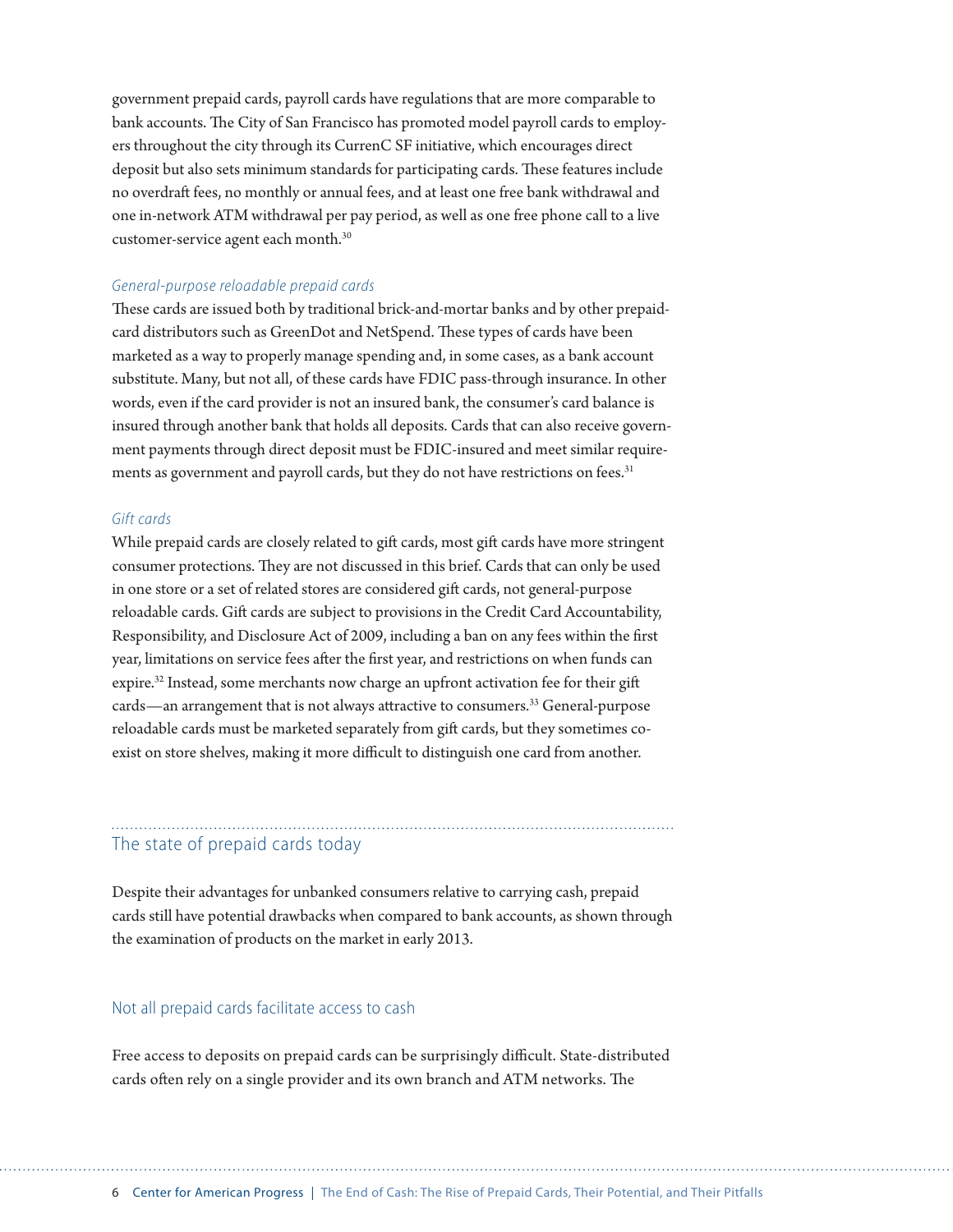ReliaCard—the card that Ohio uses to distribute unemployment compensation—is issued by USBank, which has branches and in-network ATMs across the state. But unemployed Ohioans in 33 of the state's 88 counties have no USBank branches, and in 16 counties, there are no USBank in-network ATMs. The counties lacking USBank access also tend to be counties with the highest unemployment rates.<sup>34</sup> Louisiana issues its state tax refund on prepaid cards issued by JPMorgan Chase, which offers branches in 23 of the state's 64 parishes and free ATM access in another 33 parishes. But in the other eight rural parishes in Louisiana—similar to rural areas elsewhere access can be challenging.\*35

According to the National Consumer Law Center, which recently reviewed states' unemployment-benefit cards, 18 states with unemployment cards offer at least one free non-network ATM withdrawal per month, making benefit dollars available to consumers even in areas where network ATMs or branches may not exist. But other states make it difficult to regularly access cash for free. Tennessee's card, for example, offers two free ATM withdrawals per month, but benefits are paid weekly.<sup>36</sup> Moreover, in Missouri and Arkansas there is no way to withdraw funds from accounts for free at a teller, even though this is the only way to fully cash out and obtain the full amount left on the card.<sup>37</sup>

Similarly, with general-purpose reloadable cards, cash access varies based on the network to which the card provider belongs. Consumers using cards issued by banks that have widespread branches and ATMs or that are in partnerships with national retailers may easily get cash for free in certain locations. But some cards do not have any innetwork ATMs, and many general-purpose reloadable cards will charge as much as \$2 or \$2.50 for cash withdrawals at non-network ATMs, in addition to fees imposed by the ATM's owner. RushCard users, for example, may be charged up to \$2.50 for each ATM use—plus fees from the ATM's owner—no matter which ATMs they choose.<sup>38</sup>

#### Prepaid cards may impose fees for common services

While not an issue for government cards, which do not accept nongovernment funds, users of general-purpose reloadable cards may actually need to pay a fee when depositing funds on the card. This process is also known as "loading" funds. Reloading GreenDot cards at retailers, for example, may cost as much as \$4.95 per transaction, although some cards offer free alternatives at certain merchants or bank branches.<sup>39</sup> While having more retail locations where consumers can add money may provide added convenience, it comes at a cost.

General-purpose reloadable cards also often have monthly fees. These fees may range as high as \$9.95, but they are waived in some cases if a minimum amount is loaded onto the card by direct deposit each month—often \$500 or \$1,000. Bank-account structures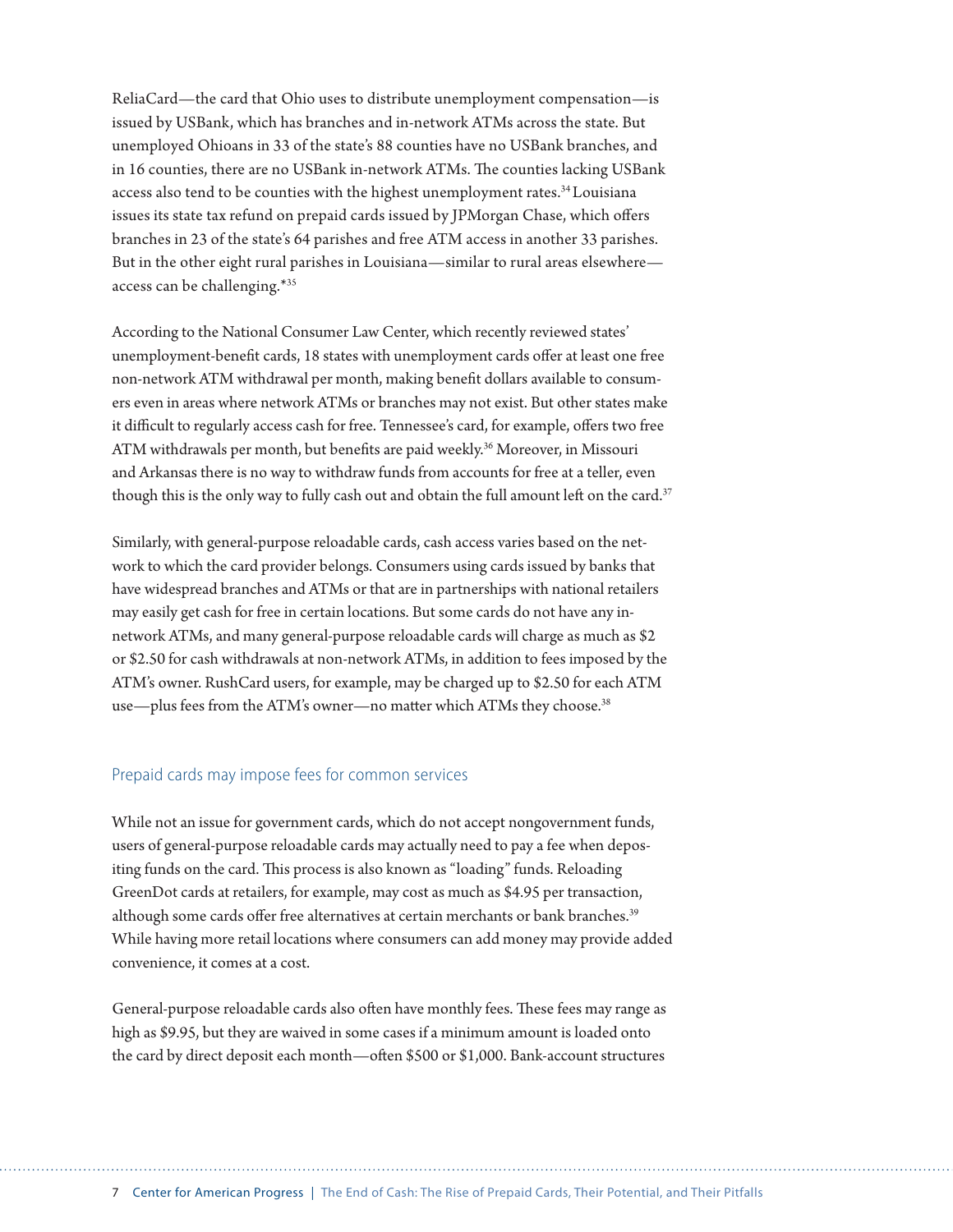are increasingly similar, as fewer banks now offer free checking without conditions.<sup>40</sup> Banks typically offer products with a monthly fee that can be waived if the account balance or direct deposits exceed a certain amount or if the consumer opts to forego certain features such as monthly paper statements.

Account information can also be hard to access for free. Many prepaid-card providers are successfully using technology to provide account information, offering features such as online account access and text alerts. But for consumers not using high-tech options, prepaid-card providers may charge customer-service fees for even basic information. Some prepaid-card customers will incur fees even to find out how much is left on the card at an ATM or through an automated phone line, and many cards charge to speak to a customerservice representative on the phone. Unfortunately, these less-than-consumer-friendly practices are not limited to general-purpose reloadable cards: Among unemploymentbenefit cards, 22 states charge for some balance inquiries at ATMs, and six states charge for all balance inquiries, including inquiries made at in-network ATMs.<sup>41</sup>

#### Some products have managed to provide lower costs to consumers

Among government-issued prepaid cards, Direct Express most closely resembles a model card. The card has no initial or monthly fees, and it offers one free cash withdrawal per month at more than 50,000 in-network ATMs.<sup>42</sup> Direct Express also allows recipients to receive cash from bank tellers at no cost and offers free balance inquiries at ATMs and free customer-service phone calls. Monthly paper statements are available for \$0.75, and recipients can be automatically notified when government direct deposits are made and when the account balance is low.<sup>43</sup>

Similarly, California's card for unemployment compensation received the highest ranking from the National Consumer Law Center for its lack of fees.<sup>44</sup> Consumers can access cash for free through both in-network ATMs and—for up to four withdrawals per month—out-of-network ATMs, as well as bank tellers. Consumers using out-ofnetwork ATMs, however, may still incur fees from the ATM's owner. Balance inquiries and customer-service phone calls are always free. California, however, does not offer direct deposit for unemployment compensation, meaning that all funds must be routed through the card instead of giving consumers the choice to receive funds in their bank account—a choice that banked Californians would likely prefer.

Recently, some new entrants into the general-purpose reloadable-prepaid-card market have also approached fees differently, signaling a potential shift away from nickel-anddiming consumers. American Express's Bluebird card, launched jointly with Walmart, has no monthly fees at all, but it charges for some services.<sup>45</sup> And the Chase Liquid card takes a somewhat different approach, with a \$4.95 monthly fee for all customers but free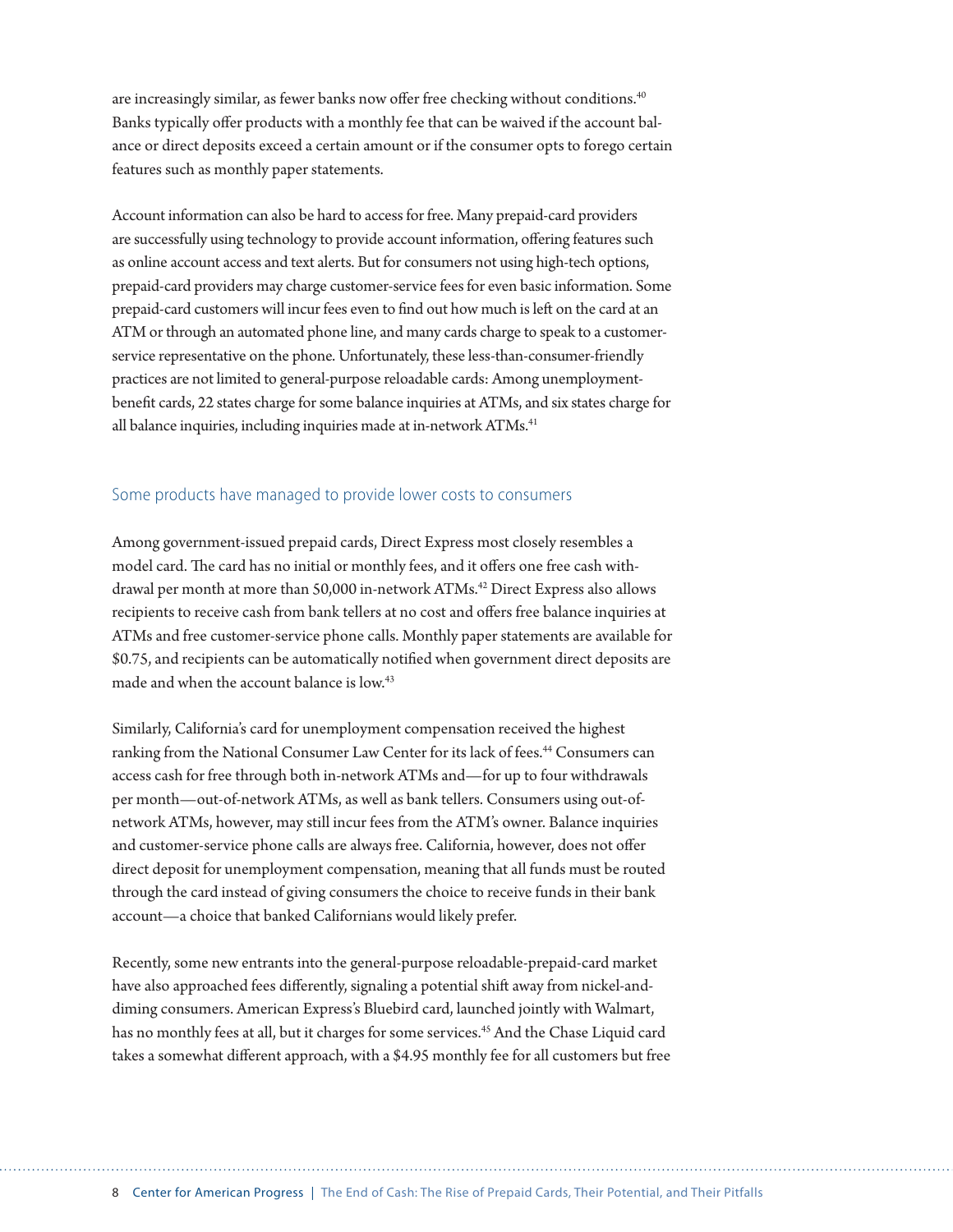deposits and withdrawals at all Chase branches and ATMs.46 Offering more predictable fees may lead to stronger products in the future.

## The future of prepaid cards

Despite promising advances, prepaid-card fees remain a serious issue. An analysis by the Pew Charitable Trusts of typical bank-account and prepaid-card customer costs found that bank accounts may often be more economical than prepaid cards, but this ultimately depends on how each financial product is used and which fees are incurred.<sup>47</sup> Either way, these fees are likely to be far lower than what check cashers and other alternative financial providers may charge.

At the same time, fees remain only one distinction between prepaid cards and bank accounts. A regular bank-account customer may be able to obtain an affordable car loan, home mortgage, or other financial products by virtue of the banking relationship, and he or she may also be encouraged to open a savings account. It remains unclear whether prepaid-card customers will be able to graduate to other financial products in the same way that bank-account customers do. Some prepaid-card providers such as NetSpend now provide savings features through a linked account, but this is still not a common practice in the prepaid-card sector.<sup>48</sup>

Moreover, prepaid cards have been used to evade consumer-protection laws designed to rein in predatory lending. In states where the practice of short-term, high-cost payday lending—making small loans for about two weeks at triple-digit annual interest rates is banned, payday lenders have tried to use prepaid cards with overdraft features as a way to skirt state law. In September 2012 the Office of the Comptroller of the Currency challenged one bank for "safety and soundness" concerns after the bank was found to be issuing prepaid cards in this manner.<sup>49</sup> While bank accounts have clear rules on overdrafts—and consumers need to affirmatively give banks the power to allow overdrafts and charge for them—these standards are still unclear for prepaid cards, despite what conventional wisdom suggests the word "prepaid" means.

In 2011 Sen. Robert Menendez (D-NJ) introduced S. 2030, a bill that would create a new regulatory category of prepaid cards known as "spending accounts" for most general-purpose cards, not including nonreloadable cards of under \$250. Spending accounts would be required to have FDIC insurance, free access to account information, and paper statements at the cost of \$1 or less. Additionally, the bill would ban fees at the point of sale, overdraft fees, declined-transaction fees, in-network ATM fees, inactivity fees, customer-service fees, and account-closing fees, among others. Overdraft and credit features would be banned as well. The proposed Senate bill would also require the Consumer Financial Protection Bureau to create standardized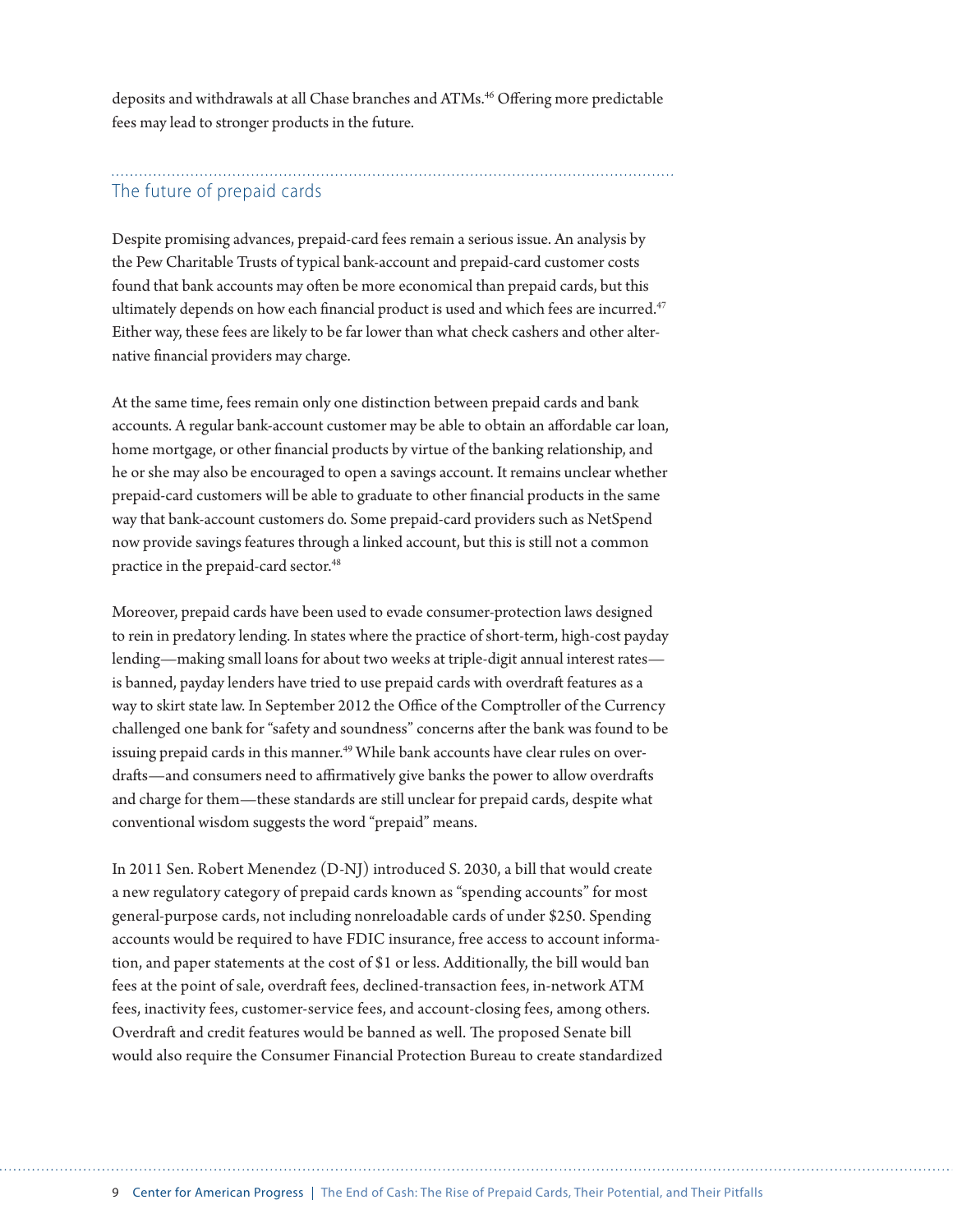fee disclosures for consumers so that they are able to compare fees across cards.50 The bill did not make it out of committee.

In addition to government regulation, voluntary moves toward improved products have also taken place in the prepaid industry. The Center for Financial Services Innovation, an organization that tracks financial products for the unbanked, launched the Compass Principles in 2012, a blueprint that recommends a set of model practices that prepaid providers can follow to create stronger products. The four principles for prepaid providers are to "embrace inclusion, build trust, promote success, and create opportunity."51 The organization has also proposed a model "fee box" based on lessons from other environments such as credit-card disclosures and nutrition labels. This fee box would both provide key information on fees and guide consumers to make better decisions when buying and using prepaid cards.<sup>52</sup>

## Recommendations

Prepaid cards of all stripes—government, payroll, and general-purpose reloadable cards—have evolved to meet consumers' needs with lower costs and greater convenience than cash and traditional paper checks. But current market practices suggest that, in some circumstances, prepaid cards have a long way to go before they are truly affordable and effective bank-account substitutes. The following actions are valuable first steps to improving prepaid cards for unbanked consumers.

## Revise and enforce minimum standards for all government cards using the Direct Express Card as a model

Government cards should be held to a higher standard to ensure that taxpayer-funded benefits ultimately go to recipients. This includes clearly stating fees, offering free accountbalance information, and expanding free ATM access. Direct Express offers some of the strongest features of any government card, while some states' cards fall short.

States that contract with financial-services providers to issue cards should take into account available branch networks to ensure that benefits are not needlessly eroded by an array of fees. Furthermore, states should also offer a way to cash out the remaining balance on a card without a penalty. These standards must also maintain direct deposit as an option. As the National Consumer Law Center indicated in its latest report on state unemployment cards, five states do not offer direct deposit of unemployment benefits, forcing recipients to use a single card.53 This is illegal. Consumers cannot be forced to accept a certain card or account.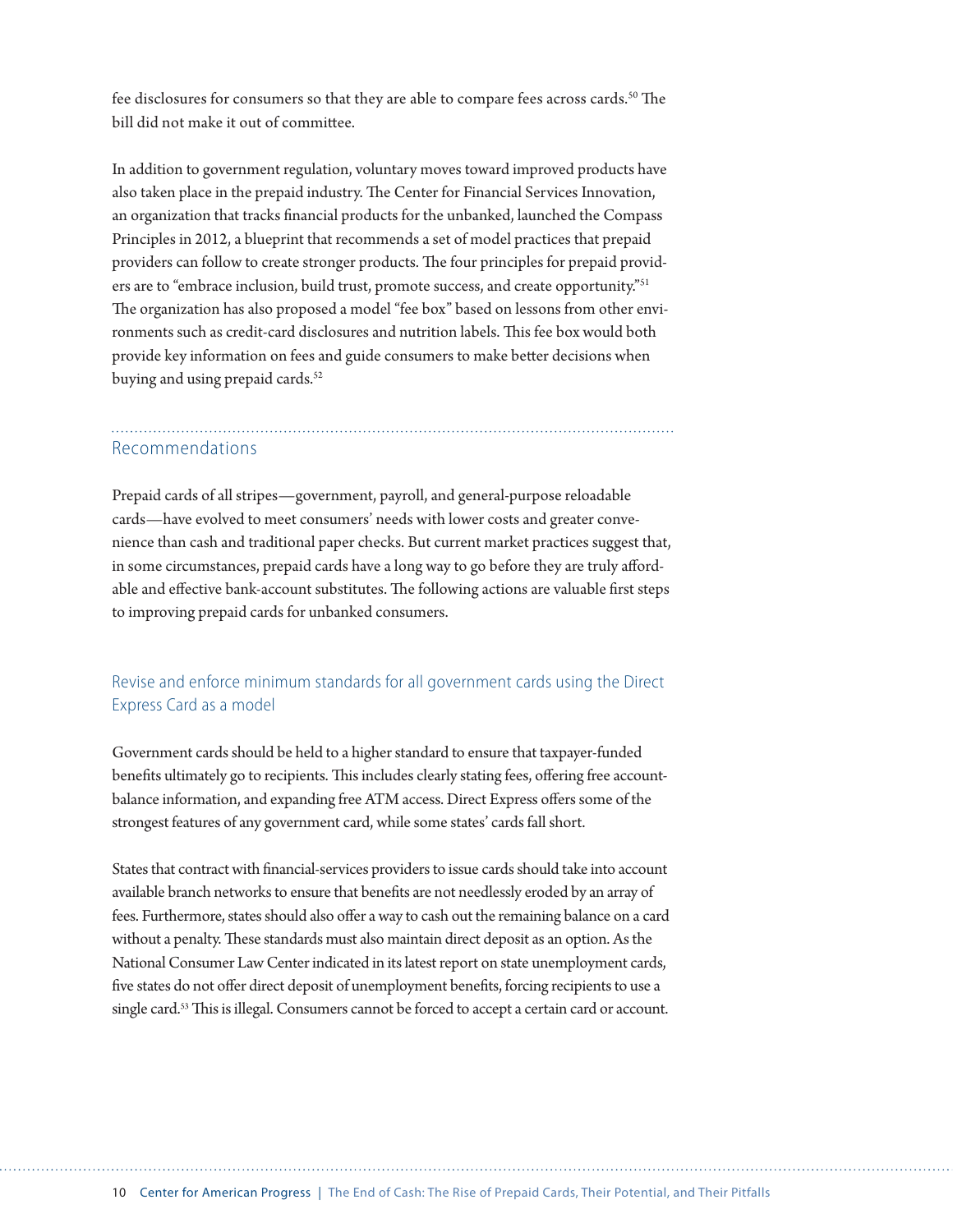#### Offer comparable consumer protections for bank accounts and prepaid cards

Some bank-account regulations, including deposit insurance, access to account information, and protection for lost or stolen cards, already apply to government cards, as well as payroll cards. To create consistency across personal-banking products, these rules should also extend to all general-purpose reloadable cards.

Regulating prepaid cards as distinct from bank accounts runs the risk of creating loopholes for financial institutions. Consumer-focused regulations in general should reflect what financial products actually do, not the technicalities of who issues them or what legal status they hold. Requiring common consumer protections across prepaid cards and bank accounts not only suggests changes for prepaid cards but also offers an opportunity to modernize bank-account requirements as well.

#### Prepaid cards should have standardized, transparent disclosures

Before purchasing a prepaid product, consumers should be able to clearly understand the fees that prepaid cards may charge for common services such as adding money to the card and using the card at ATMs or in retail stores. This information should be available both on the card's packaging and on the Internet so as to encourage consumers to make smart decisions. What's more, these fees should be described in plain language, not financial industry jargon. "Loads" should not be used in place of deposits, for example, and "POS" should not be used to describe cash back at merchants.<sup>54</sup> Consumers should also know about fees that can be collected by other companies as part of their card usage.

The fee box proposed by the Center for Financial Services Innovation is a valuable first step. Based on existing disclosures for credit cards and food labeling, the proposed fee box would include major categories of fees, as well as clearly spelled-out opportunities for consumers to reduce or avoid fees altogether.

### Monitor advertising and statements by prepaid-card providers for accuracy and truthfulness

Some prepaid cards have been marketed as tools for "building credit," even though their credit-building claims may be experimental or unproven.<sup>55</sup> Moreover, some cards may even carry frivolous disclosures such as "free FDIC insurance," even though consumers would not directly pay for deposit insurance.<sup>56</sup> Similarly, prepaid-card packaging in retail stores often includes the statement "This is Not a Gift Card" to distinguish generalpurpose reloadable cards from gift cards, yet both types of cards may be on the same display. Given these trends, regulators, including the Consumer Financial Protection Bureau and the FDIC, should consider requiring additional warnings to clearly indicate what these cards truly can and cannot do.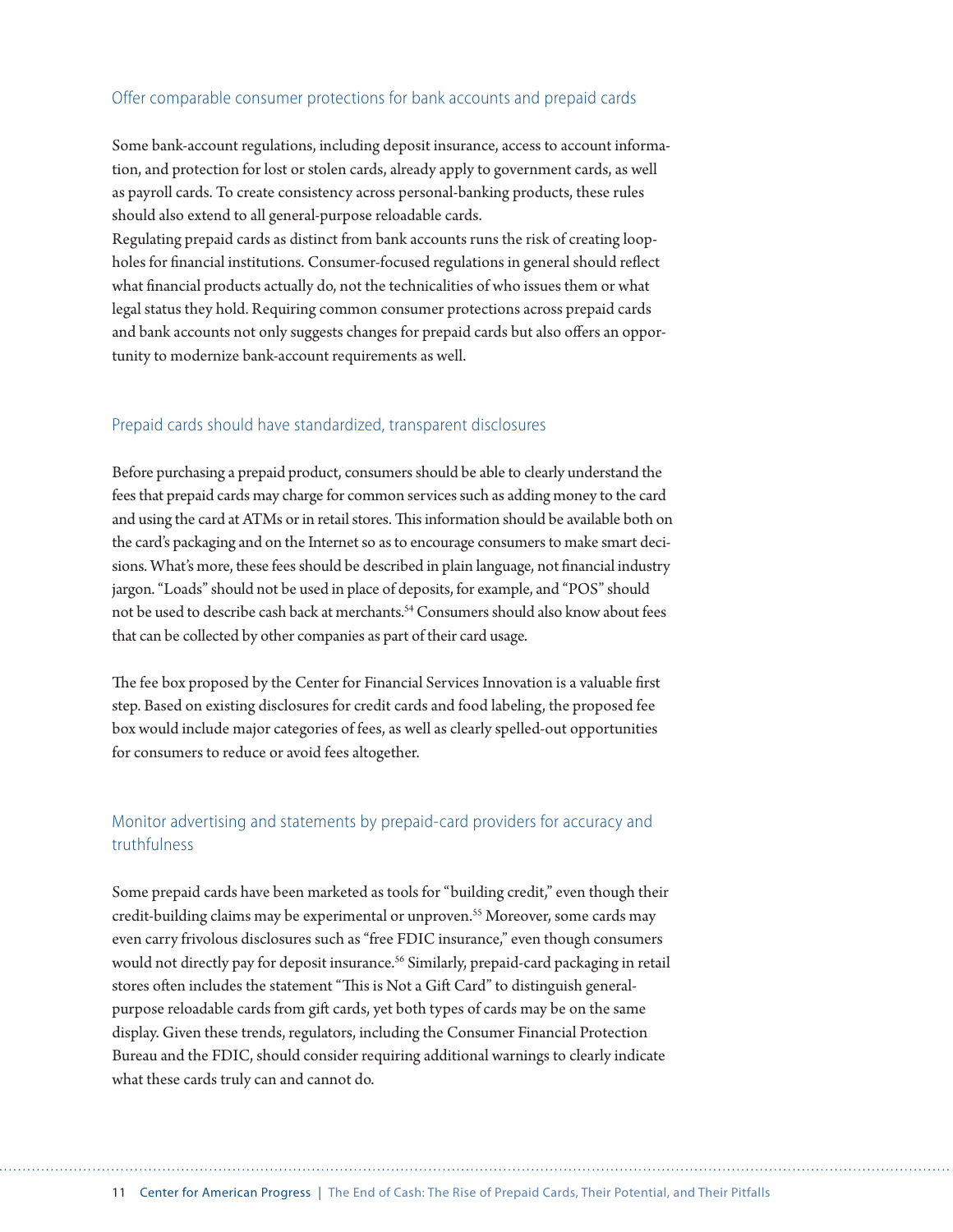### Prepaid card providers should add opportunities to learn more about using prepaid cards wisely

Managing money with a prepaid card may be different than handling cash or a checking account. The transition to a prepaid card may be challenging for some consumers, particularly for recipients of government cards who have been able to easily track expenses using cash in the past. One potential educational opportunity being tested with the Direct Express Card is the PayPerks initiative, which provides online financial education to customers with the potential for small cash prizes.<sup>57</sup> If prepaid cards are truly intended to be a mainstream product, helping consumers be more informed about their cards is in all prepaid providers' best interest.

# Conclusion

Nearly four decades after the Cash Room closed at Treasury Department headquarters, federal and state governments and private businesses have moved away from cash and paper checks. In recent years prepaid cards have risen in popularity and importance, enabling consumers without bank accounts to benefit from the shift to electronic transactions from cash and participate in the financial mainstream. At the same time, however, not all prepaid cards are created equal. Improving consumer protections can bring prepaid cards closer to their bank-account counterparts, expanding access to safe, affordable, and transparent financial services for all Americans.

*Joe Valenti is the Director of Asset Building at the Center for American Progress.*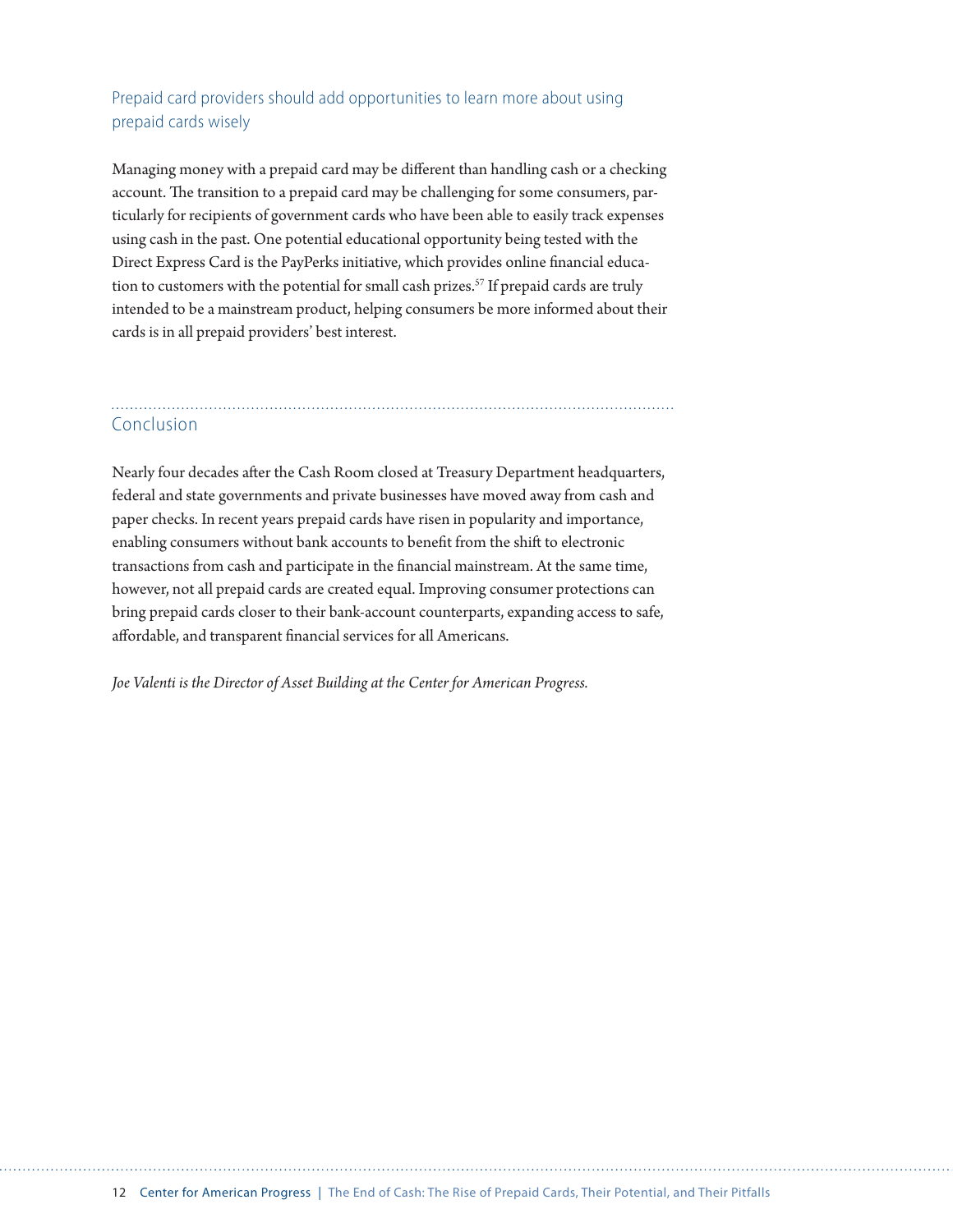#### Endnotes

- 1 Melissa Koide, "The End of Cash," Event at the Center for American Progress, Washington, D.C., March 1, 2013, available at [http://www.americanprogress.org/](http://www.americanprogress.org/events/2013/02/22/54461/the-end-of-cash/) [events/2013/02/22/54461/the-end-of-cash/](http://www.americanprogress.org/events/2013/02/22/54461/the-end-of-cash/).
- 2 Government Accountability Office, "Electronic Payments: Many Programs Electronically Disburse Federal Benefits, and More Outreach Could Increase Use" (2008).
- 3 Ibid.
- 4 Ann Schrader, "Airlines succeed with shift to 'cashless cabins,'" *The Denver Post*, May 21, 2009, available at [http://www.](http://www.denverpost.com/business/ci_12415434) [denverpost.com/business/ci\\_12415434](http://www.denverpost.com/business/ci_12415434).
- 5 Larry Copeland, "Toll roads take cashless route," *USA Today*, July 28, 2008, available at [http://usatoday30.usatoday.com/](http://usatoday30.usatoday.com/news/nation/2008-07-27-cashless-toll-roads_N.htm) [news/nation/2008-07-27-cashless-toll-roads\\_N.htm.](http://usatoday30.usatoday.com/news/nation/2008-07-27-cashless-toll-roads_N.htm)
- 6 U.S. Department of the Treasury, "About: Treasury Cash Room," available at [http://www.treasury.gov/about/history/](http://www.treasury.gov/about/history/Pages/cash-room.aspx) [Pages/cash-room.aspx](http://www.treasury.gov/about/history/Pages/cash-room.aspx) (last accessed April 2013).
- 7 Federal Deposit Insurance Corporation, "2011 FDIC National Survey of Unbanked and Underbanked Households" (2012), available at [http://www.fdic.gov/householdsurvey/2012\\_](http://www.fdic.gov/householdsurvey/2012_unbankedreport.pdf) [unbankedreport.pdf.](http://www.fdic.gov/householdsurvey/2012_unbankedreport.pdf)
- 8 Ibid.
- 9 Ibid.
- 10 Lauren K. Saunders and Jillian McLaughlin, "2013 Survey of Unemployment Prepaid Cards: States Save Workers Millions in Fees; Thumbs Down on Restricting Choice" (Boston: National Consumer Law Center, 2013), available at [http://www.](http://www.nclc.org/images/pdf/pr-reports/report-prepaid-card-2013.pdf) [nclc.org/images/pdf/pr-reports/report-prepaid-card-2013.](http://www.nclc.org/images/pdf/pr-reports/report-prepaid-card-2013.pdf) [pdf](http://www.nclc.org/images/pdf/pr-reports/report-prepaid-card-2013.pdf).
- 11 Federal Deposit Insurance Corporation, "2011 National Survey of Unbanked and Underbanked Households."
- 12 Bill Hardekopf, "Kardashian Kard: The Aftermath," *Forbes*  Moneybuilder blog, November 30, 2010, available at [http://](http://www.forbes.com/sites/moneybuilder/2010/11/30/kardashian-kard-the-aftermath/) [www.forbes.com/sites/moneybuilder/2010/11/30/kardashi](http://www.forbes.com/sites/moneybuilder/2010/11/30/kardashian-kard-the-aftermath/)[an-kard-the-aftermath/](http://www.forbes.com/sites/moneybuilder/2010/11/30/kardashian-kard-the-aftermath/).
- 13 Gadi Dechter and Joe Valenti, "It's Time to Regulate Prepaid Cards as Bank Accounts," American Banker, November 29, 2012, available at [http://www.americanbanker.com/](http://www.americanbanker.com/bankthink/its-time-to-regulate-prepaid-cards-as-bank-accounts-1054698-1.html) [bankthink/its-time-to-regulate-prepaid-cards-as-bank](http://www.americanbanker.com/bankthink/its-time-to-regulate-prepaid-cards-as-bank-accounts-1054698-1.html)[accounts-1054698-1.html.](http://www.americanbanker.com/bankthink/its-time-to-regulate-prepaid-cards-as-bank-accounts-1054698-1.html)
- 14 Federal Deposit Insurance Corporation, "2011 National Survey of Unbanked and Underbanked Households."
- 15 Jean Ann Fox and Patrick Woodall, "Cashed Out: Consumers Pay Steep Premium to 'Bank' at Check Cashing Outlets" (Washington: Consumer Federation of America, 2006), available at [http://www.consumerfed.org/pdfs/CFA\\_2006\\_](http://www.consumerfed.org/pdfs/CFA_2006_Check_Cashing_Study111506.pdf) [Check\\_Cashing\\_Study111506.pdf.](http://www.consumerfed.org/pdfs/CFA_2006_Check_Cashing_Study111506.pdf)
- 16 U.S. Postal Service, "Domestic & International Money Orders," available at<https://www.usps.com/shop/money-orders.htm> (last accessed April 2013).
- 17 Charis E. Kubrin and others, "Does fringe banking exacerbate neighborhood crime rates? Investigating the social ecology of payday lending," *Criminology and Public Policy* 10 (2) (2011): 435–436.
- 18 Annamaria Lusardi, Daniel J. Schneider, and Peter Tufano, "Financially Fragile Households: Evidence and Implications." Working Paper 17072 (Cambridge, Massachusetts: National Bureau of Economic Research, 2011).
- 19 Marilyn Kennedy Melia, "Kids Get Freedom To Spend, But Parents Keep Control," *Chicago Tribune*, February 20, 2001, available at [http://articles.chicagotribune.com/2001-02-20/](http://articles.chicagotribune.com/2001-02-20/business/0102200041_1_card-companies-credit-card-cashless-society) [business/0102200041\\_1\\_card-companies-credit-card](http://articles.chicagotribune.com/2001-02-20/business/0102200041_1_card-companies-credit-card-cashless-society)[cashless-society](http://articles.chicagotribune.com/2001-02-20/business/0102200041_1_card-companies-credit-card-cashless-society).
- 20 Federal Reserve System, "The 2010 Federal Reserve Payments Study: Noncash Trends in the United States 2006–2009" (2011), available at [http://www.frbservices.org/](http://www.frbservices.org/files/communications/pdf/research/2010_payments_study.pdf) [files/communications/pdf/research/2010\\_payments\\_study.](http://www.frbservices.org/files/communications/pdf/research/2010_payments_study.pdf) [pdf](http://www.frbservices.org/files/communications/pdf/research/2010_payments_study.pdf).
- 21 Federal Deposit Insurance Corporation, "2011 National Survey of Unbanked and Underbanked Households."
- 22 Ibid.

- 23 The FDIC reported that the percentage of unbanked households increased from 7.6 percent in 2009 to 8.2 percent in 2011, with the number of unbanked households increasing from approximately 9.1 million to 9.9 million. Prepaid-card usage increased from 12.2 percent to 17.8 percent among the unbanked, or from about 1.1 million households to 1.8 million households. Subtracting prepaid-card users from the unbanked population, the increase in unbanked households is minor, from slightly under 8 million to 8.1 million, and after taking into account growth in the number of U.S. households, the unbanked rate remains stable at about 6.7 percent of all households. This is a Center for American Progress estimate based on: Federal Deposit Insurance Corporation, "2011 National Survey of Unbanked and Underbanked Households."
- 24 Dechter and Valenti, "It's Time to Regulate Prepaid Cards as Bank Accounts."
- 25 Federal Deposit Insurance Corporation, "FDIC Model Safe Accounts Pilot: Final Report" (2012), available at [http://www.](http://www.fdic.gov/consumers/template/SafeAccountsFinalReport.pdf) [fdic.gov/consumers/template/SafeAccountsFinalReport.pdf.](http://www.fdic.gov/consumers/template/SafeAccountsFinalReport.pdf)
- 26 Saunders and McLaughlin, "2013 Survey of Unemployment Prepaid Cards: States Save Workers Millions in Fees."
- 27 Ryan Holeywell, "Debit Cards Replace Paper Tax Refunds in Some States," *Governing the States and Localities*, June 2012, available at [http://www.governing.com/topics/finance/gov](http://www.governing.com/topics/finance/gov-debit-cards-replace-paper-tax-refunds.html)[debit-cards-replace-paper-tax-refunds.html.](http://www.governing.com/topics/finance/gov-debit-cards-replace-paper-tax-refunds.html)
- 28 Title 12, United States Code of Federal Regulations, §205.15: "Electronic Fund Transfer of Government Benefits."
- 29 Miguel Bastillo, "Wal-Mart to Pay Via Check Cards," *The Wall Street Journal*, September 3, 2009, available at [http://online.](http://online.wsj.com/article/SB125193862292181741.html) [wsj.com/article/SB125193862292181741.html](http://online.wsj.com/article/SB125193862292181741.html).
- 30 CurrenC SF, "Recommended Payroll Products and Services," available at<http://currencsf.org/payroll-products/> (last accessed April 2013).
- 31 Title 31, United States Code of Federal Regulations, §210.5: "Account requirements for Federal payments."
- 32 Public Law 111-24, §401. May 22, 2009.
- 33 David Lazarus, "Big banks resisting changes to overdraft fee policies," *Los Angeles Times*, August 13, 2010, available at [http://articles.latimes.com/2010/aug/13/business/la-fi](http://articles.latimes.com/2010/aug/13/business/la-fi-lazarus-20100813)[lazarus-20100813.](http://articles.latimes.com/2010/aug/13/business/la-fi-lazarus-20100813)
- 34 David Rothstein, Testimony before the U.S. Senate Committee on Banking, Housing, Urban Affairs, Subcommittee on Financial Institutions and Consumer Protection, "Examining Issues in the Prepaid Card Market," March 14, 2012, available at [http://www.banking.senate.gov/public/index.](http://www.banking.senate.gov/public/index.cfm?FuseAction=Files.View&FileStore_id=7b3e544a-0d67-4ba8-af84-353269557bc4) [cfm?FuseAction=Files.View&FileStore\\_id=7b3e544a-0d67-](http://www.banking.senate.gov/public/index.cfm?FuseAction=Files.View&FileStore_id=7b3e544a-0d67-4ba8-af84-353269557bc4) [4ba8-af84-353269557bc4](http://www.banking.senate.gov/public/index.cfm?FuseAction=Files.View&FileStore_id=7b3e544a-0d67-4ba8-af84-353269557bc4).
- 35 Center for American Progress analysis of the Federal Deposit Insurance Corporation, Summary of Deposits data, June 30, 2012; Allpoint, "Allpoint – Global Surcharge-Free ATM Network: Louisiana," available at [http://locator.allpointnetwork.](http://locator.allpointnetwork.com/local/Louisiana/surcharge_free_atm_locations/index.htm) [com/local/Louisiana/surcharge\\_free\\_atm\\_locations/index.](http://locator.allpointnetwork.com/local/Louisiana/surcharge_free_atm_locations/index.htm) [htm](http://locator.allpointnetwork.com/local/Louisiana/surcharge_free_atm_locations/index.htm)l (last accessed April 2013).
- 36 Saunders and McLaughlin, "2013 Survey of Unemployment Prepaid Cards: States Save Workers Millions in Fees."